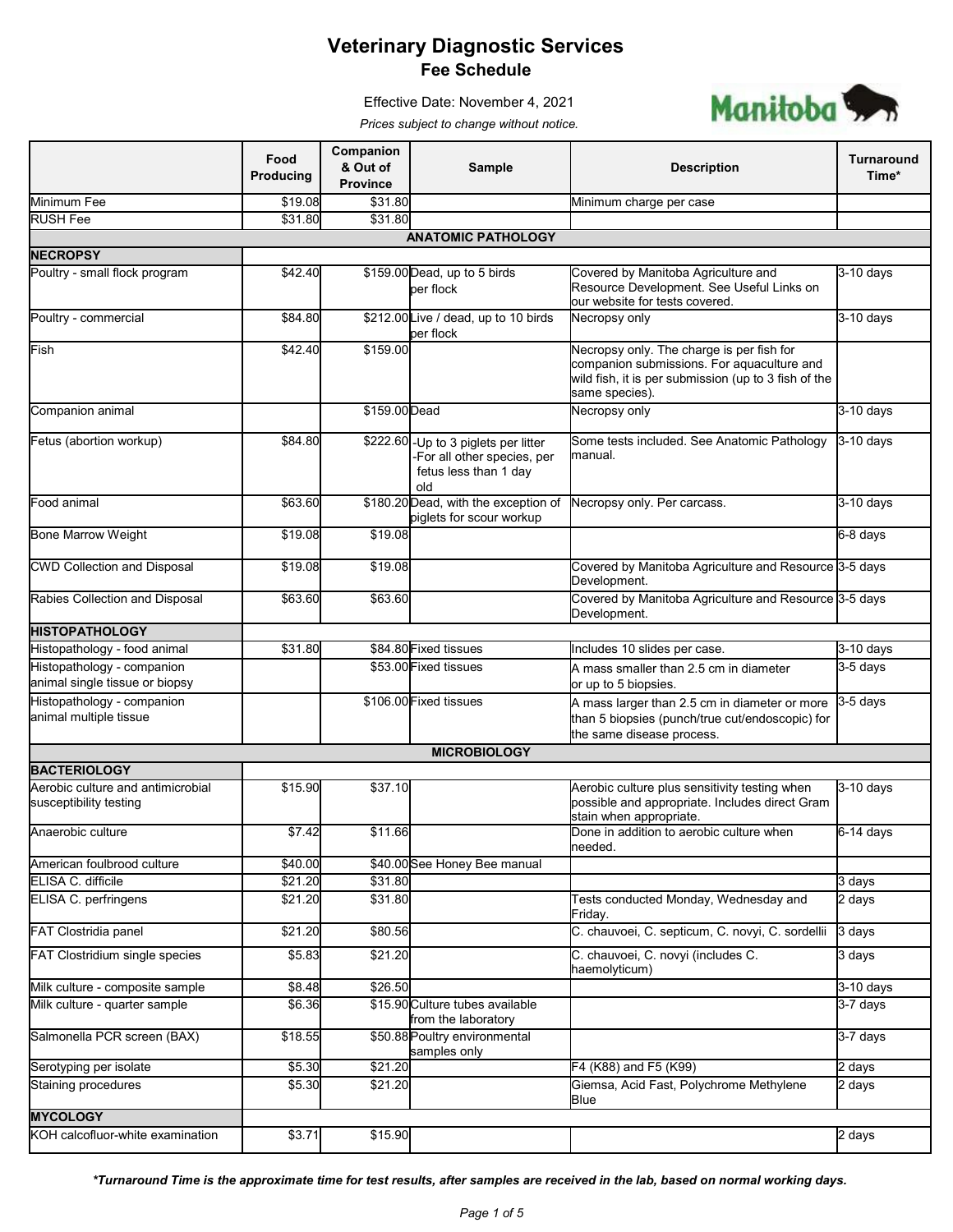|                                               | Food<br><b>Producing</b> | <b>Companion &amp;</b><br>Out of | <b>Sample</b>                                             | <b>Description</b>                                                                                                                                                                                                                           | <b>Turnaround</b><br>Time*                                           |  |
|-----------------------------------------------|--------------------------|----------------------------------|-----------------------------------------------------------|----------------------------------------------------------------------------------------------------------------------------------------------------------------------------------------------------------------------------------------------|----------------------------------------------------------------------|--|
|                                               |                          | <b>Province</b>                  |                                                           |                                                                                                                                                                                                                                              |                                                                      |  |
| Fungal culture                                | \$8.48                   | \$21.20                          |                                                           |                                                                                                                                                                                                                                              | 5-21 days                                                            |  |
| Nosema count                                  | \$20.00                  |                                  | \$20.00 See Honey Bee manual                              |                                                                                                                                                                                                                                              |                                                                      |  |
| <b>PARASITOLOGY</b>                           |                          |                                  |                                                           |                                                                                                                                                                                                                                              |                                                                      |  |
| Direct smear examination                      | \$3.71                   |                                  | \$15.90 Feces or intestinal content                       |                                                                                                                                                                                                                                              | 2 days                                                               |  |
| Fecal Baermann                                | \$10.60                  | \$27.56                          |                                                           |                                                                                                                                                                                                                                              |                                                                      |  |
| Fecal egg count                               | \$10.60                  | \$27.56                          |                                                           | Strongyle counts on equine and ruminant feces                                                                                                                                                                                                |                                                                      |  |
| Fecal flotation                               | \$8.48                   | \$23.32                          |                                                           |                                                                                                                                                                                                                                              | 2 days                                                               |  |
| Cryptosporidium & Giardia panel               | \$7.42                   |                                  | \$21.20 Must submit approximately 3<br>grams of feces     |                                                                                                                                                                                                                                              | 2 days                                                               |  |
| Parasite ID                                   | \$8.48                   |                                  | \$15.90 Helminths or Arthropods                           |                                                                                                                                                                                                                                              | $1-10$ days                                                          |  |
| Tritrichomonas pouch                          | \$5.30                   |                                  | \$21.20 Do not chill once collected                       |                                                                                                                                                                                                                                              | 6 days                                                               |  |
| Varroa mite count                             | \$20.00                  |                                  | \$20.00 See Honey Bee manual                              |                                                                                                                                                                                                                                              |                                                                      |  |
|                                               |                          |                                  | <b>VIROLOGY &amp; MOLECULAR DIAGNOSTICS</b>               |                                                                                                                                                                                                                                              |                                                                      |  |
| <b>PCR</b>                                    |                          |                                  |                                                           |                                                                                                                                                                                                                                              |                                                                      |  |
| PCR conventional                              | \$19.08                  |                                  | \$37.10 See PCR Assay List                                | Anthrax testing is covered by Manitoba<br>Agriculture and Resource Development.                                                                                                                                                              | 1-3 days                                                             |  |
| PCR real-time                                 | \$23.32                  |                                  | \$47.70 See PCR Assay List<br>See Honey Bee manual        | Avian Influenza testing is covered by Manitoba<br>Agriculture and Resource Development for<br>small flocks.                                                                                                                                  | 1-3 days                                                             |  |
| PCR panel                                     | \$42.40                  |                                  | \$84.80 See PCR Assay List<br>See Honey Bee manual        | Brachyspira spp., Porcine Rotavirus (A, B, C),<br>SIV Subtyping (H1,H3, N1, N2), Porcine<br>Coronavirus Panel, Calf Enteric Panel, Bovine<br>Respiratory Panel, PCR Typing Pasteurella<br>multocida (from cultures only)                     | 1-3 days<br>additional 4-5<br>days for<br><b>Brachyspira</b><br>spp. |  |
| <b>PRRSV</b> real-time PCR                    | \$23.32                  | \$47.70                          |                                                           | North American & European strains detected                                                                                                                                                                                                   | $1-3$ days                                                           |  |
| Feline URT panel PCR                          |                          | \$100.70                         |                                                           | FHV-1, FCV, C. felis and M. felis                                                                                                                                                                                                            | 1-3 days                                                             |  |
| PCR Typing C. perfringens                     | \$21.20                  |                                  | \$37.10 See PCR Assay List                                | From cultures only                                                                                                                                                                                                                           | 1-3 days                                                             |  |
| PCR Typing E. coli complete                   | \$21.20                  |                                  | \$37.10 See PCR Assay List                                | From cultures only                                                                                                                                                                                                                           | $1-3$ days                                                           |  |
| <b>SEROLOGY</b>                               |                          |                                  |                                                           |                                                                                                                                                                                                                                              |                                                                      |  |
| Poultry Virus ELISA                           | \$3.71                   | \$11.66                          |                                                           | ND, IBV, IBD, REO, AE, CAV. Chicken only.<br>See Virology and Molecular Diagnostics manual<br>for schedule.                                                                                                                                  | $1-5$ days                                                           |  |
| Poultry Mycoplasma ELISA                      | \$3.71                   | \$11.66                          |                                                           | MS/MG combo & MM. See Virology and<br>Molecular Diagnostics manual for schedule.                                                                                                                                                             | 1-5 days                                                             |  |
| <b>Brucella abortus BPAT</b>                  | \$6.89                   | \$8.75                           |                                                           |                                                                                                                                                                                                                                              | 3 days                                                               |  |
| <b>Brucella canis FAT</b>                     | \$2.12                   | \$8.48                           |                                                           |                                                                                                                                                                                                                                              | 2 days                                                               |  |
| Bovine leukemia virus ELISA                   | \$6.89                   | \$10.60                          |                                                           | See Virology and Molecular Diagnostics manual 1-5 days<br>for schedule.                                                                                                                                                                      |                                                                      |  |
| <b>IFA PRRSV</b>                              | \$10.60                  |                                  | \$15.90 ELISA positive serum                              | North American strain                                                                                                                                                                                                                        | 1-5 days                                                             |  |
| Mycobacterium avium<br>paratuberculosis AGID  | \$4.24                   | \$10.60                          |                                                           | Sheep and goats                                                                                                                                                                                                                              | 5 days                                                               |  |
| Mycobacterium avium<br>paratuberculosis ELISA | \$6.89                   | \$10.60                          |                                                           | Bovine only. See Virology and Molecular<br>Diagnostics manual for schedule                                                                                                                                                                   | 1-5 days                                                             |  |
| Mycoplasma hyopneumoniae ELISA                | \$7.42                   | \$16.96                          |                                                           | See Virology and Molecular Diagnostics manual 1-5 days<br>for schedule. IDEXX and Oxoid tests available.                                                                                                                                     |                                                                      |  |
| Neospora caninum ELISA                        | \$7.42                   | \$13.78                          |                                                           | See Virology and Molecular Diagnostics manual 1-5 days<br>for schedule.                                                                                                                                                                      |                                                                      |  |
| <b>TGEV/PRCV ELISA</b>                        | \$7.95                   | \$14.84                          |                                                           | See Virology and Molecular Diagnostics manual 1-5 days<br>for schedule.                                                                                                                                                                      |                                                                      |  |
| <b>PRRSV ELISA</b>                            | \$7.42                   | \$13.78                          |                                                           | See Virology and Molecular Diagnostics manual 1-3 days<br>for schedule.                                                                                                                                                                      |                                                                      |  |
| <b>SIV ELISA</b>                              | \$7.42                   | \$13.78                          |                                                           | See Virology and Molecular Diagnostics manual 1-5 days<br>for schedule.                                                                                                                                                                      |                                                                      |  |
|                                               |                          |                                  | <b>CLINICAL PATHOLOGY</b>                                 |                                                                                                                                                                                                                                              |                                                                      |  |
| <b>HEMATOLOGY</b>                             |                          |                                  |                                                           |                                                                                                                                                                                                                                              |                                                                      |  |
| CBC (differential & profile)                  | \$14.84                  |                                  | \$21.20 EDTA (purple top) and 2 air<br>dried blood smears | Automated WBC, RBC, RBC indices, Hgb,<br>HCT, platelet count, reticulocyte count (if<br>indicated), total solids. Manual leukocyte<br>differential including RBC and platelet<br>morphology. Fibrinogen included on equine and<br>ruminants. | 1 day                                                                |  |
| Profile only                                  | \$8.48                   |                                  | \$13.78 EDTA (purple top)                                 | Automated WBC, RBC, RBC indices, Hgb,<br>HCT, platelet count and reticulocyte count (if<br>indicated).                                                                                                                                       | 1 day                                                                |  |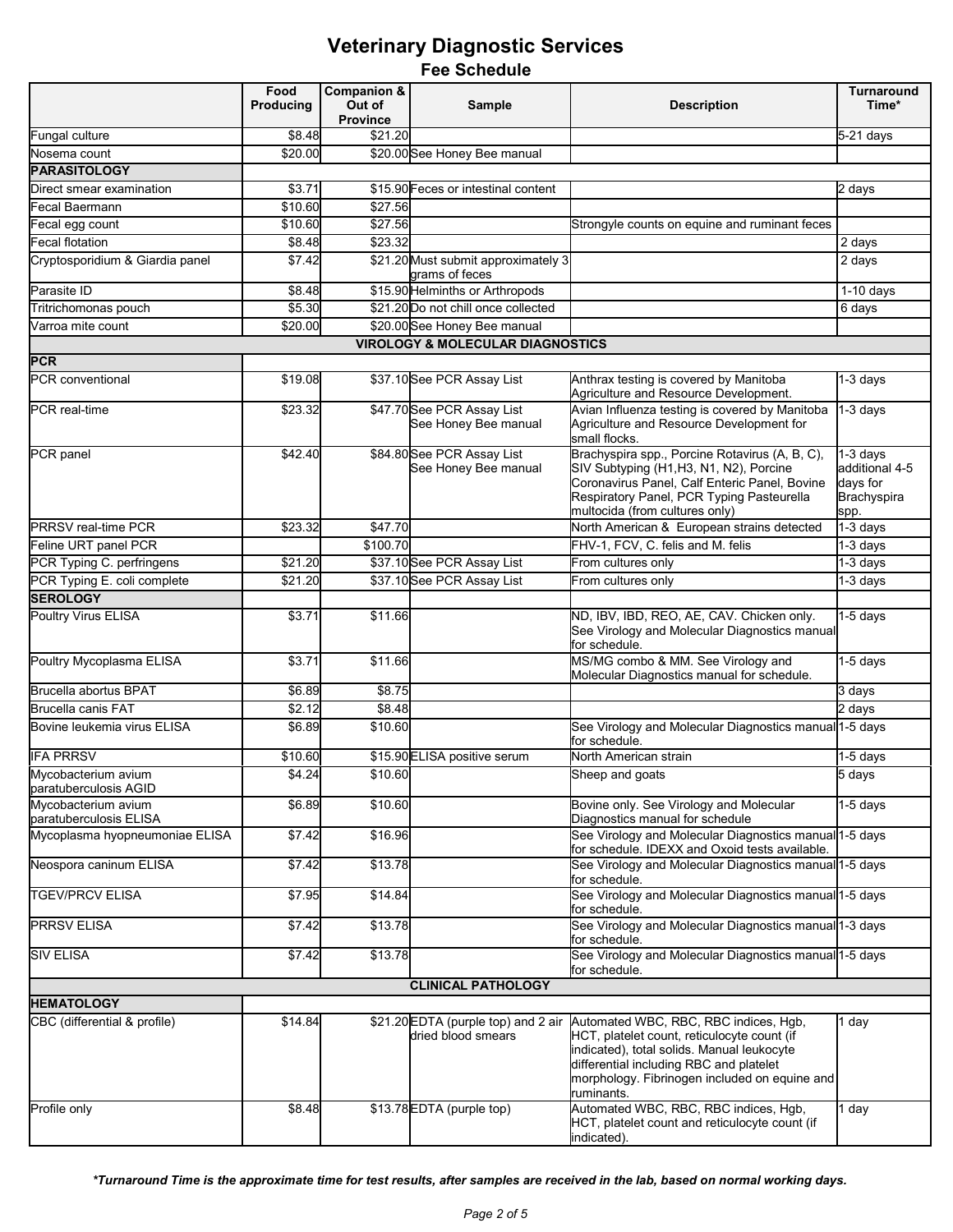|                                                                                                                                                          | Food<br>Producing | Companion &<br>Out of<br><b>Province</b> | Sample                                                                        | <b>Description</b>                                                                                                                                                                                                                                 | Turnaround<br>Time*                                                   |
|----------------------------------------------------------------------------------------------------------------------------------------------------------|-------------------|------------------------------------------|-------------------------------------------------------------------------------|----------------------------------------------------------------------------------------------------------------------------------------------------------------------------------------------------------------------------------------------------|-----------------------------------------------------------------------|
| Differential only                                                                                                                                        | \$6.36            |                                          | EDTA (purple top)                                                             | \$14.842 air dried blood smears and Manual WBC differential including WBC<br>estimate, RBC morphology and platelet<br>estimate and morphology.                                                                                                     | 1 day                                                                 |
| Platelet count                                                                                                                                           | \$5.30            |                                          | \$13.78 EDTA (purple top)                                                     |                                                                                                                                                                                                                                                    | day                                                                   |
| Reticulocyte count                                                                                                                                       | \$3.71            |                                          | \$11.66 EDTA (purple top)                                                     |                                                                                                                                                                                                                                                    | day                                                                   |
| <b>CHEMISTRY</b>                                                                                                                                         |                   |                                          |                                                                               |                                                                                                                                                                                                                                                    |                                                                       |
| Chemistry profile - food and equine                                                                                                                      | \$9.54            |                                          | \$33.92 Serum (red top)                                                       | Na, K, Cl, urea, creatinine, Ca, Mg, P, HCO <sub>3</sub> ,<br>ALKP, GGT, GLDH, total bilirubin (direct and<br>indirect), AST, CK, glucose, cholesterol, total<br>protein, albumin, globulin, A:G ratio<br>Dairy cows/goats include BHBA and NEFA.  | day                                                                   |
| Chemistry profile - small animal                                                                                                                         |                   |                                          | \$33.92 Serum (red top)                                                       | Na, K, Cl, urea, creatinine, Ca, P, Mg, HCO <sub>3</sub> ,<br>ALKP, GGT, total bilirubin (direct and indirect),<br>ALT, amylase, lipase, CK, glucose, cholesterol,<br>total protein, albumin, globulin, A:G ratio.<br>Canine includes steroid ALP. | day                                                                   |
| Chemistry profile - kidney panel                                                                                                                         |                   |                                          | \$29.35 Serum (red top)                                                       | Na, Cl, K, Ca, P, Mg, urea, creatinine, HCO <sub>3</sub> ,<br>glucose, TP, albumin, globulin.                                                                                                                                                      | day                                                                   |
| Chemistry profile - hepatic panel                                                                                                                        |                   |                                          | \$29.35 Serum (red top)                                                       | ALT or GLDH, ALP (canine SALP), GGT, total<br>bilirubin, urea, glucose, cholesterol, TP,<br>albumin, globulin.<br>Canine includes steroid ALP.                                                                                                     | day                                                                   |
| Triglyceride                                                                                                                                             | \$5.30            |                                          | \$10.60 Serum (red top)                                                       |                                                                                                                                                                                                                                                    | day                                                                   |
| Individual chemistry test                                                                                                                                | \$5.30            |                                          | \$10.60 Serum (red top)                                                       | See Clinical Pathology manual                                                                                                                                                                                                                      | day                                                                   |
| Fructosamine                                                                                                                                             |                   |                                          | \$20.00 Serum (red top)                                                       | See Clinical Pathology manual                                                                                                                                                                                                                      | day                                                                   |
| Bile acids - random                                                                                                                                      | \$5.00            |                                          | \$16.00 Serum (red top)                                                       | See Clinical Pathology manual                                                                                                                                                                                                                      | day                                                                   |
| Bile acids - fasted and post prandial                                                                                                                    | \$10.00           |                                          | \$32.00 Serum (red top)                                                       | See Clinical Pathology manual                                                                                                                                                                                                                      | ∣ day                                                                 |
| Fibrinogen                                                                                                                                               | \$4.24            |                                          | \$7.42 EDTA (purple top)                                                      |                                                                                                                                                                                                                                                    | day                                                                   |
| Ethylene glycol (qualitative)                                                                                                                            |                   |                                          | \$80.00 Serum (red top) or Plasma                                             | See Clinical Pathology manual                                                                                                                                                                                                                      | day                                                                   |
| BHBA and NEFA                                                                                                                                            | \$10.00           |                                          | \$20.00 Serum (red top)                                                       | See Clinical Pathology manual                                                                                                                                                                                                                      | day                                                                   |
| <b>CYTOLOGY</b>                                                                                                                                          |                   |                                          |                                                                               |                                                                                                                                                                                                                                                    |                                                                       |
| <b>CSF</b> analysis                                                                                                                                      | \$9.54            |                                          | \$50.88 CSF (red top and EDTA)<br>Winnipeg area only                          | Contact lab prior to procedure. Includes:<br>description, smear evaluation, nucleated cell<br>count, total protein. Individual chemistry tests<br>may be added with additional charges.                                                            | l day                                                                 |
| Bone marrow                                                                                                                                              | \$12.72           |                                          | marrow in EDTA (purple<br>and 2 air dried smears                              | \$56.18 Marrow air dried smears and See Clinical Pathology manual for instructions.<br>Submit peripheral blood for CBC at time of bone<br>top). Peripheral blood-EDTA marrow collection for complete interpretation.                               | day                                                                   |
| Buffy coat smear                                                                                                                                         | \$10.60           |                                          | \$37.10 EDTA (purple top)                                                     | Smear evaluation only                                                                                                                                                                                                                              | day                                                                   |
| Cytology smear - single site                                                                                                                             | \$10.60           |                                          | \$37.10 Air dried, unstained<br>smears                                        | Smear evaluation only<br>Max 4 slides, additional charges will apply                                                                                                                                                                               | day                                                                   |
| - multiple sites<br>(up to three sites)                                                                                                                  | \$8.48            |                                          | \$42.40 Air dried, unstained<br>smears                                        | Smear evaluation only<br>Maximum 3 sites, maximum 4 slides per site,<br>additional charges will apply                                                                                                                                              | 1 day                                                                 |
| Cytology smears additional slides                                                                                                                        | \$2.50            | \$5.00                                   |                                                                               |                                                                                                                                                                                                                                                    |                                                                       |
| Fluid cytology<br>Body fluid analysis: joint,<br>pericardial, thoracic, abdominal<br>and mass fluid<br>Washes: transtracheal, BAL,<br>prostatic, uterine | \$21.20           |                                          | smears are required for a<br>complete analysis                                | \$44.52 Fluid submitted in EDTA and Includes: description, smear evaluation, total<br>red top with several air-dried protein, specific gravity and cell count (EDTA<br>required) where appropriate                                                 | day                                                                   |
| <b>Fluid chemistry</b>                                                                                                                                   | \$5.30            |                                          | \$10.60 Fluid (red top)                                                       | Price per analyte                                                                                                                                                                                                                                  | day                                                                   |
| <b>URINE TESTING</b>                                                                                                                                     |                   |                                          |                                                                               |                                                                                                                                                                                                                                                    |                                                                       |
| Routine urinalysis                                                                                                                                       | \$5.30            |                                          | \$16.96 Conical tube preferred,<br>submit at least 2 mL                       | Includes: description, dip stick, specific<br>gravity and microscopic sediment examination.                                                                                                                                                        | day                                                                   |
| Urine cytology                                                                                                                                           | \$8.48            |                                          | \$31.80 Fresh urine (24 hours) and<br>air dried, unstained<br>sediment smears | Smear evaluation by clinical pathologist.                                                                                                                                                                                                          | day                                                                   |
| Urine Protein / Creatinine Ratio                                                                                                                         | \$4.77            | \$19.08 Urine                            |                                                                               |                                                                                                                                                                                                                                                    | 1 day                                                                 |
| <b>ENDOCRINOLOGY</b>                                                                                                                                     |                   | See laboratory manual for protocols.     |                                                                               |                                                                                                                                                                                                                                                    |                                                                       |
| <b>ACTH stimulation test / two serum</b>                                                                                                                 |                   |                                          | \$40.28 Serum (red top)<br>Do not use serum<br>separator tubes.               | Tuesday and Thursday - samples must be<br>received by 3:00 pm                                                                                                                                                                                      | Same day if<br>received by<br>3:00 pm on<br>Tuesdays and<br>Thursdays |

*\*Turnaround Time is the approximate time for test results, after samples are received in the lab, based on normal working days.*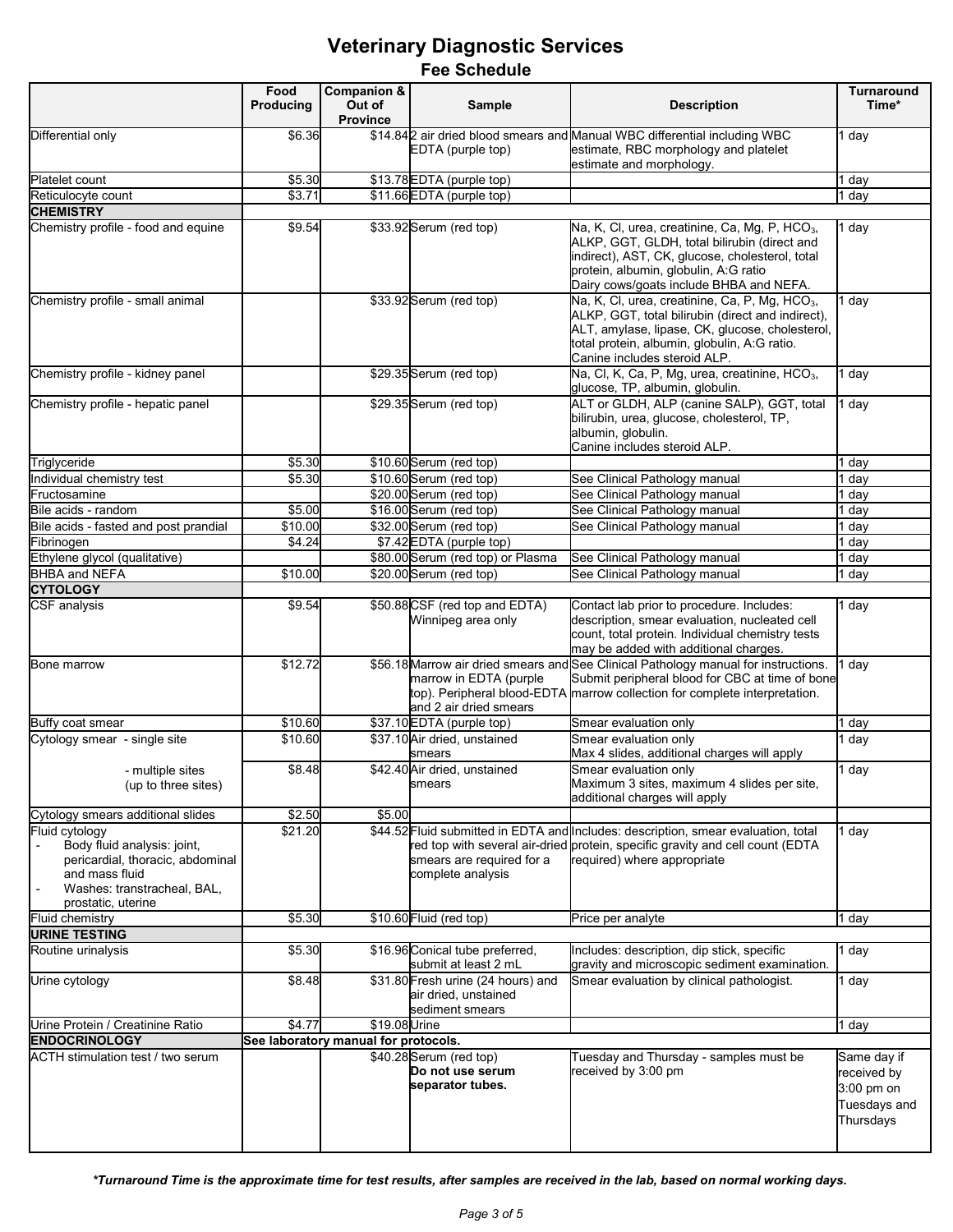|                                                                   | Food<br>Producing | Companion &<br>Out of<br><b>Province</b> | Sample                                                                  | <b>Description</b>                                                                                                     | <b>Turnaround</b><br>Time*                                            |
|-------------------------------------------------------------------|-------------------|------------------------------------------|-------------------------------------------------------------------------|------------------------------------------------------------------------------------------------------------------------|-----------------------------------------------------------------------|
| ACTH stimulation test / three serum                               |                   |                                          | \$56.18 Serum (red top)<br>Do not use serum<br>separator tubes.         | Tuesday and Thursday - samples must be<br>received by 3:00 pm                                                          | Same day if<br>received by<br>3:00 pm on<br>Tuesdays and<br>Thursdays |
| ACTH (endogenous) - Equine &<br>Canine                            | \$17.49           |                                          | \$56.18 EDTA plasma - see lab<br>manual for sampling<br>instructions    | Wednesday – samples must be received by<br>$3:00 \text{ pm}$                                                           | Same day if<br>received by<br>3:00 pm on<br>Wednesday                 |
| Cortisol                                                          | \$5.83            |                                          | \$19.08 Serum (red top)<br>Do not use serum<br>separator tubes.         | Tuesday and Thursday - samples must be<br>received by 3:00 pm                                                          | Same day if<br>received by<br>3:00 pm on<br>Tuesdays and<br>Thursdays |
| Dexamethasone suppression - low or<br>high dose / 2 serum samples | \$11.66           |                                          | \$39.22 Serum (red top)<br>Do not use serum<br>separator tubes.         | Tuesday and Thursday - samples must be<br>received by 3:00 pm                                                          | Same day if<br>received by<br>3:00 pm on<br>Tuesdays and<br>Thursdays |
| Dexamethasone suppression - low or<br>high dose / 3 serum samples | \$17.49           |                                          | \$56.18 Serum (red top)<br>Do not use serum<br>separator tubes.         | Tuesday and Thursday - samples must be<br>received by 3:00 pm                                                          | Same day if<br>received by<br>3:00 pm on<br>Tuesdays and<br>Thursdays |
| <b>Canine TSH</b>                                                 |                   |                                          | \$22.26 Serum (red top)<br>Do not use serum<br>separator tubes.         | Friday - sample must be received by 3:00 pm<br>Only available for canine                                               | Same day if<br>received by<br>3:00 pm on<br>Friday                    |
| Free T4                                                           | \$5.83            |                                          | \$18.02 Serum (red top)<br>Do not use serum<br>separator tubes.         | Friday - sample must be received by 3:00 pm<br>Only available for canine                                               | Same day if<br>received by<br>3:00 pm on<br>Friday                    |
| Progesterone                                                      | \$5.83            |                                          | \$31.80 Serum (red top)<br>Do not use serum<br>separator tubes.         | Daily - if prior arrangements are made and if<br>sample is received by 3:00 pm                                         | Same day if<br>received by<br>3:00 pm                                 |
| Total T4                                                          | \$5.83            |                                          | \$21.20 Serum (red top)<br>Do not use serum<br>separator tubes.         | Daily - sample must be received by 3:00 pm                                                                             | Same day if<br>received by<br>3:00 pm                                 |
| Thyroid profile #1 includes: Total T4,<br>Free T4, Canine TSH     |                   |                                          | \$43.46 Serum (red top)<br>Do not use serum<br>separator tubes.         | Friday - sample must be received by 3:00 pm<br>Only available for canine                                               | Same day if<br>received by<br>3:00 pm on<br>Friday                    |
| Thyroid profile #2 includes: Total T4<br>and Canine TSH           |                   |                                          | \$38.16 Serum (red top)<br>Do not use serum<br>separator tubes.         | Friday - sample must be received by 3:00 pm<br>Only available for canine                                               | Same day if<br>received by<br>3:00 pm on<br>Friday                    |
| Thyroid profile #3 includes: Total T4<br>and Free T4              |                   |                                          | \$28.62 Serum (red top)<br>Do not use serum<br>separator tubes.         | Friday - sample must be received by 3:00 pm<br>Only available for canine                                               | Same day if<br>received by<br>3:00 pm on<br>Friday                    |
| <b>FECAL</b>                                                      |                   |                                          |                                                                         |                                                                                                                        |                                                                       |
| Occult blood<br><b>SEROLOGY/ IMMUNOLOGY</b>                       | \$3.71            | \$14.84 Feces                            |                                                                         | See Clinical Pathology manual                                                                                          | l day                                                                 |
| Coombs Canine                                                     |                   |                                          | \$37.10 EDTA (purple top), 1 mL                                         |                                                                                                                        | day                                                                   |
| <b>Coombs Feline</b>                                              |                   |                                          | required<br>\$37.10 EDTA (purple top), 1 mL<br>required                 |                                                                                                                        | l day                                                                 |
| FeLV + FIV SNAP Combo (IDEXX)                                     |                   |                                          | \$40.28 Serum (red top), EDTA<br>(purple top) or heparin<br>(green top) | FeLV Antigen and FIV Antibody IDEXX SNAP<br>Combo test                                                                 | day                                                                   |
| Heartworm - SNAP 4Dx Plus (IDEXX)                                 |                   |                                          | \$22.50 Serum (red top), EDTA<br>(purple top) or heparin<br>(green top) | Detection of: D. immitis antigen and antibody<br>to A. phagocytophilum, A. platys, B.<br>burgdorferi, E. canis/ewingii | 1 day                                                                 |

*\*Turnaround Time is the approximate time for test results, after samples are received in the lab, based on normal working days.*